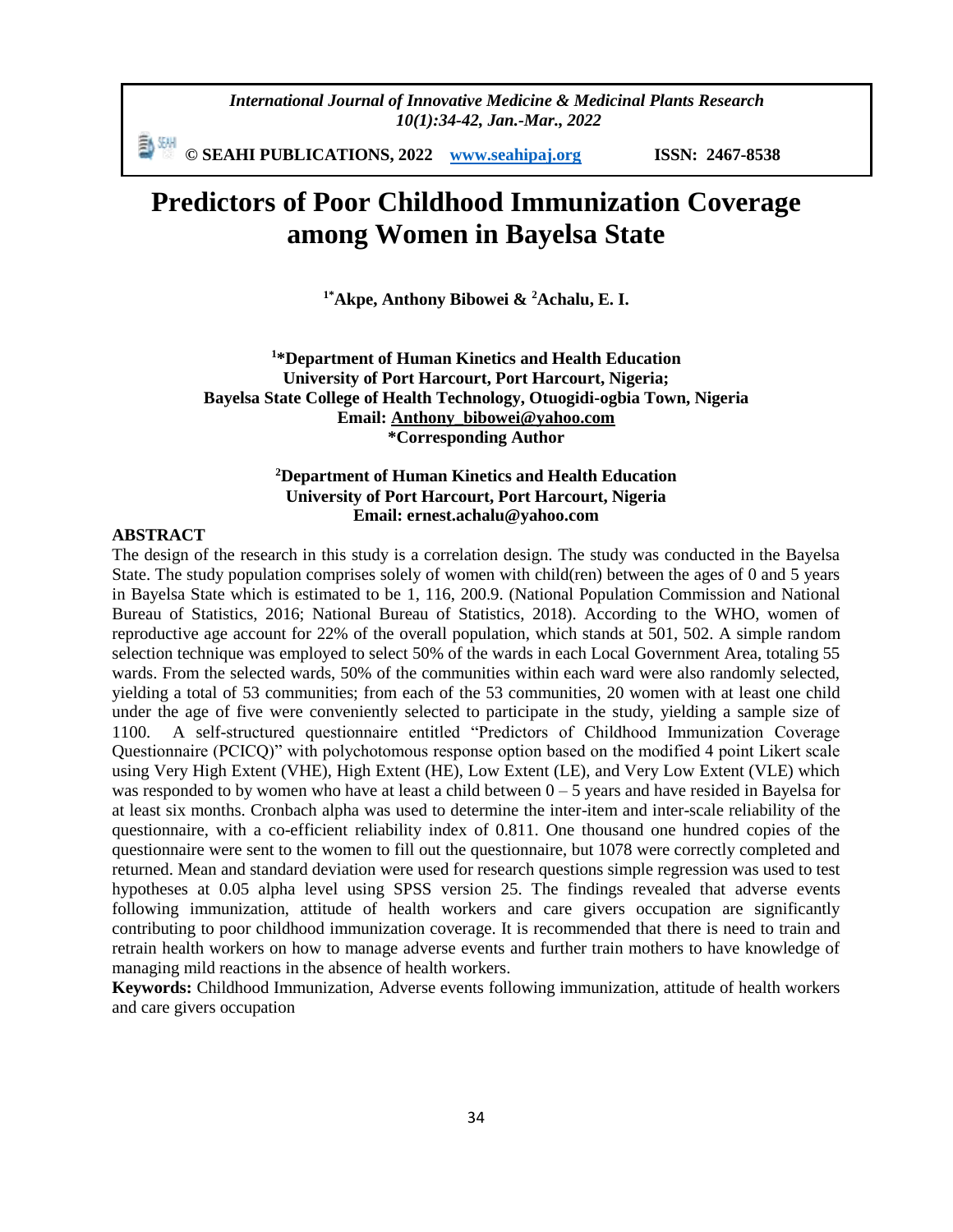# **INTRODUCTION**

Immunization is the process of developing resistance to infectious disease through the administration of an attenuated vaccine that stimulates the production of antibodies against the disease antigen. It provides protection against these diseases and aids in the development of an individual's immune system, which may be passive or active. According to the WHO (2019), vaccination coverage refers to the number of doses administered to a specified population during a specified time period. Immunization coverage is a metric used to determine the total number of people immunized against a specific antigen from the targeted or estimated population to be immunized. Nigeria has a high rate of child mortality, and Bayelsa State is no exception. The vast majority of these deaths are the result of vaccine-preventable diseases. To substantiate this, the Office of Bayelsa State Disease Surveillance and Notification reported that over 40 children died in the Angalabiri community in 2014 as a result of a measles outbreak, making measles the most prevalent epidemic disease in 2017. WHO and UNICEF have rated Bayelsa's vaccination coverage as inadequate across all rounds of routine vaccination and campaigns, and the state is experiencing a high rate of morbidity and mortality due to vaccine-preventable diseases.

According to Ophori et al. (2014), routine immunization of children in Nigeria's National Immunization Program is carried out using the following vaccines: BCG (Bacilli Calmette Guerin) - at birth or as soon as possible after birth, OPV (Oral Polio Vaccine) - at birth and at 6, 10, and 14 weeks of age, DPT (Diphtheria, pertusis, tetanus) - at 6, After receiving a BCG vaccination against tuberculosis; three doses of DPT to prevent diphtheria, pertussis (whooping cough), and tetanus; at least three doses of polio vaccine; and one dose of measles vaccine, a child is considered fully immunized. All of these vaccinations should be administered during the first year of life, over a five-visit period, including the doses delivered at birth. Children aged 12–23 months would have completed their immunizations and would be fully immunized under this schedule. Program monitors and international agencies consistently report that Bayelsa is underserved by immunization programs and is falling short of target coverage. It is possible that the low coverage of immunization programs is as a result of Adverse Events. Following Immunization (AEFI), health workers' and caregivers' attitudes toward their jobs may contribute to the health challenges that people face due to vaccine-preventable diseases.

Akwataghibe et al. (2019) asserted that AEFI is the best indicator of immunization completion. The majority of mothers whose children have had AEFI either refuse to attend immunization sessions with that child or are discouraged from immunizing other children, citing a need to pay more attention to the vaccination reaction. As a result, AEFI may be a factor in low vaccination coverage. Additionally, some mothers believe that vaccines are poisonous and that vaccinations kill children. Mothers are frequently uneasy with the attitudes of health care providers and are hesitant to allow such officers to attend to their children; such attitudes may have been displayed by the health worker in the community or during the mother's previous visit to the health facility, according to Akwataghibe et al. (2019). Such reactions from health care providers are not acceptable while immunization services are being rendered. A health worker's lack of rapport with mothers or community members may contribute to low vaccination coverage.

Bayelsa State is primarily a civil servant state, though other occupations such as trading, fishing, and agriculture exist. Their duty periods frequently overlap with their children's immunization sessions, and mothers who work these jobs to earn a living will prioritize their jobs over their children's immunization. According to Legesse and Dechasa (2015), the occupation of parents has a significant impact on vaccination coverage. Settlements in the interior are frequently denied information, making it more difficult for residents to obtain immunization information. However, families living in fishing camps without telephone connections do receive information whenever they visit the communities or come out on market days. Typically, health workers make arrangements in advance to send messages on market days preceding the immunization day (s).

According to Njeru et al. (2017), mothers refused to take their children for immunization due to fear of adverse reactions such as death or permanent disability following vaccination; additional reasons given by mothers include fear of fever and impotence following vaccination, and that immunization can result in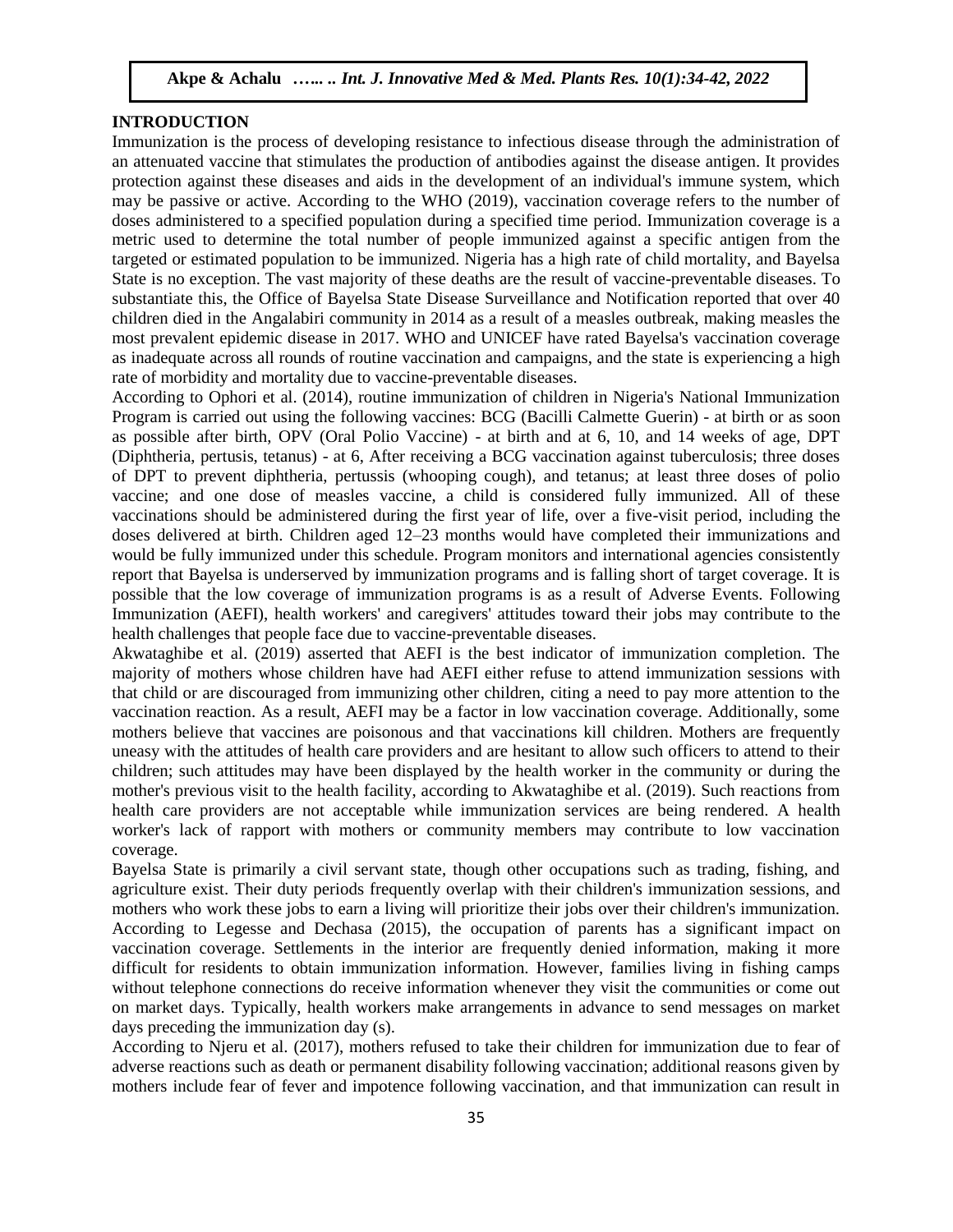fever, death, disability, or impotence. This finding corroborated Oyo-ita et al. (2012), who stated that a major reason mothers do not immunize their children is fear of adverse reactions such as fever and convulsions following vaccinations: some mothers in Nigeria's Niger Delta communities reported refusing to take their children for immunization due to fear of adverse reactions such as fever and convulsions following vaccination. Amin et al. (2013) reported that Timor-immunization Leste's coverage is among the lowest in Asia, that the 2009/2010 demographic and health survey found that complete vaccination coverage in urban areas was 47.7 percent, compared to 54.15 percent in rural areas, due to caregiver knowledge, attitude, and perceptions; as well as barriers at immunization sites, health workers' attitudes, and insufficient understanding of their clients' needs. Numerous studies have established a correlation between this and vaccination coverage, though Larson et al. (2014) and Favin et al. (2014) discovered no correlation between caregivers/mothers' occupation and vaccination status. To this end, the study examined the predictors of inadequate childhood immunization coverage among Bayelsa State women.

#### **Statement of the Problem**

The immunization programmes are meant to reduce or eliminate these occurrences and it is observed that in every immunization programme, both routine and national immunization rounds, the health workers of different categories are fully participating and these problems (detection of vaccine preventable diseases, out breaks of measles and other vaccine preventable diseases, increased maternal and child mortality) are still experienced. Programme monitors and international agencies always report Bayelsa to be poorly covered in the immunization programmes and not meeting the desired targets. It could be that the poor coverage of the immunization programmes is responsible for the health challenges faced by the people due to vaccine preventable diseases. Then what could be responsible for the poor coverage?, If the factors responsible for low coverage are known and handled, coverage of immunization is expected to be better and there will be reduction outbreaks of vaccine preventable diseases including maternal and infant deaths. The researcher investigated the determinants of childhood immunization coverage among women in Bayelsa State.

# **Aim and Objectives of the Study**

The aim of the study is to examine the predictors of poor childhood immunization coverage in Bayelsa State. The objectives of the study are as follows:

- 1. To determine the extent of Adverse Events Following Immunization (AEFI) as a predictor of poor childhood immunization coverage among women in Bayelsa State.
- 2. To ascertain the extent of attitude of health workers as a predictor of poor childhood immunization coverage of coverage among women in Bayelsa State.
- 3. To determine the extent of caregivers' occupation as a predictor of poor childhood immunization coverage among women with children under 5 years of age in Bayelsa State.

# **Research Questions**

The following research questions guided the study:

- 1. To what extent are adverse events following immunization (AEFI) predictor of poor childhood immunization coverage among women in Bayelsa State?
- 2. To what extent are the attitudes of health workers predictor of poor childhood immunization coverage among women in Bayelsa State?
- 3. To what extent is caregivers' occupation a predictor of poor childhood immunization coverage among women in Bayelsa state?

#### **Hypotheses**

The following hypotheses were tested at 0.05 significance level

- 1. There is no significant relationship between Adverse Events Following Immunization and childhood immunization coverage in Bayelsa State.
- 2. There is no significant relationship between health workers attitude and childhood immunization coverage in Bayelsa State.
- 3. There is no significant relationship between caregivers' occupation and childhood immunization coverage in Bayelsa State.

#### **METHODOLOGY**

The design of the research in this study is a correlation design. The study was conducted in the Bayelsa State. The study population is The study population comprises solely of women with child(ren) between the ages of 0 and 5 years in Bayelsa State which is estimated to be 1, 116, 200.9. (National Population Commission and National Bureau of Statistics, 2016; National Bureau of Statistics, 2018). According to the WHO, women of reproductive age account for 22% of the overall population, which stands at 501, 502. A simple random selection technique was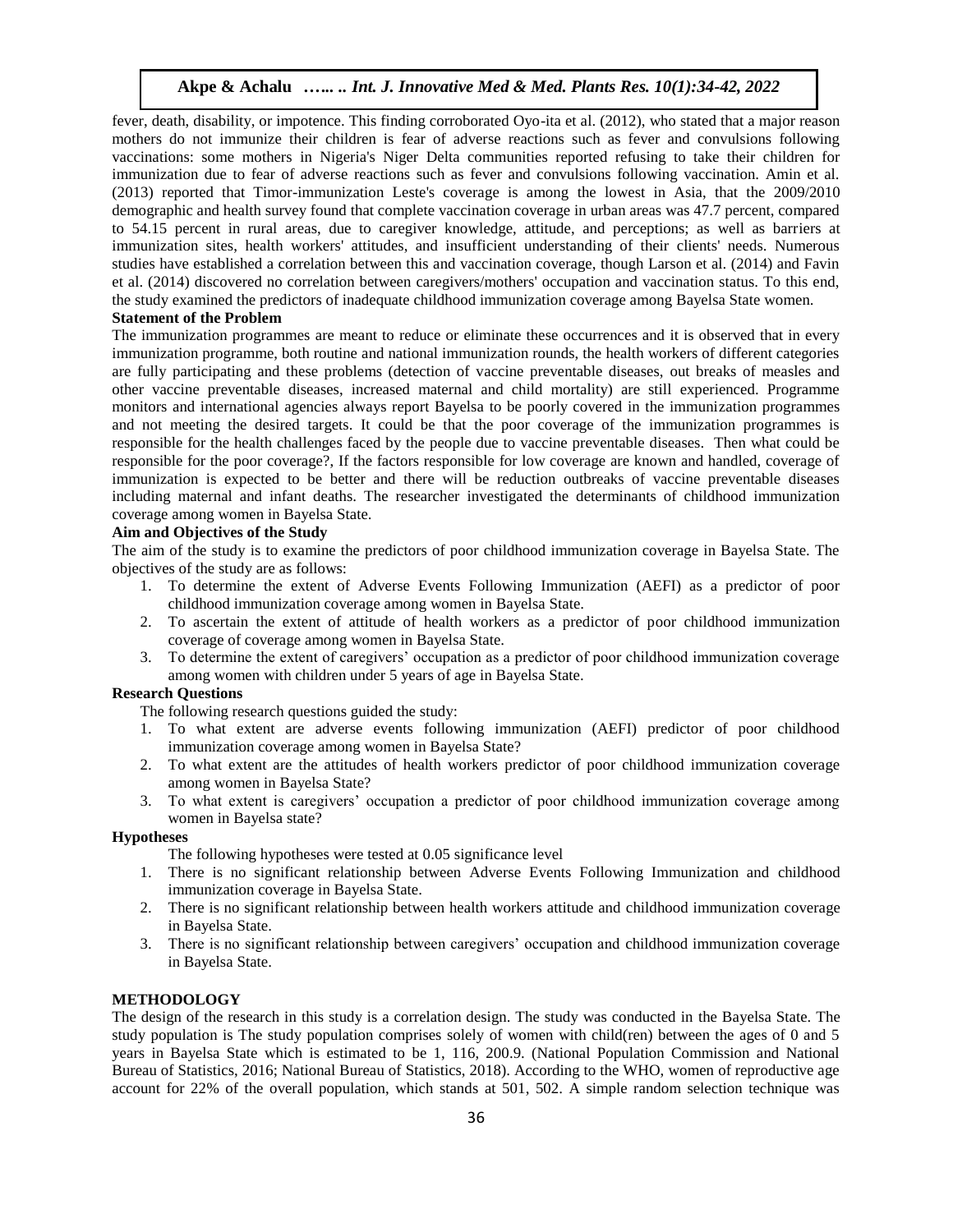employed to select 50% of the wards in each Local Government Area, totaling 55 wards. From the selected wards, 50% of the communities within each ward were also randomly selected, yielding a total of 53 communities; from each of the 53 communities, 20 women with at least one child under the age of five were conveniently selected to participate in the study, yielding a sample size of 1100. A self-structured questionnaire entitled "Predictors of Childhood Immunization Coverage Questionnaire (PCICQ)" with polychotomous response option based on the modified 4 point Likert scale using Very High Extent (VHE), High Extent (HE), Low Extent (LE), and Very Low Extent (VLE) which was responded to by women who have at least a child between  $0 - 5$  years and have resided in Bayelsa for at least six months. Cronbach alpha was used to determine the inter-item and inter-scale reliability of the questionnaire, with a co-efficient reliability index of 0.811. One thousand one hundred copies of the questionnaire were sent to the women to fill out the questionnaire, but 1078 were correctly completed and returned. Mean and standard deviation were used for research questions simple regression was used to test hypotheses at 0.05 alpha level using SPSS version 25.

#### **RESULTS**

**Research Question 1:** *To what extent do adverse events following immunization (AEFI) a predictor of poor childhood immunization coverage in Bayelsa State?*

**Table 1: Mean and standard deviation analysis on Extent of adverse events following immunization (AEFI) a predictor of poor childhood immunization coverage in Bayelsa State**

| S/N | <b>Items</b>                                                                                                          |            |     | <b>RESPONSE</b> |            | <b>Mean</b> | <b>Std</b><br>Dev. | <b>Decision</b>                 |
|-----|-----------------------------------------------------------------------------------------------------------------------|------------|-----|-----------------|------------|-------------|--------------------|---------------------------------|
|     |                                                                                                                       | <b>VHE</b> | HE  | LE              | <b>VLE</b> | $(\bar{x})$ |                    |                                 |
|     |                                                                                                                       |            |     | $N = 1078$      |            |             |                    |                                 |
| 1.  | Fear for side reactions discourages immunization<br>attendance.                                                       | 327        | 304 | 230             | 217        | 2.69        | 1.11               | Averagely<br>High               |
| 2.  | The abscess after vaccination discourages<br>mothers attendance of immunization sessions                              | 321        | 369 | 270             | 118        | 2.83        | 0.98               | Averagely<br>High               |
| 3.  | Mothers are discouraged vaccinating their<br>children because children are having unclear<br>vision after vaccination | 210        | 221 | 376             | 271        | 2.34        | 1.06               | Low                             |
| 4.  | Mothers are discouraged vaccinating their<br>children because children are having rashes after<br>vaccination         | 420        | 263 | 259             | 136        | 2.90        | 1.06               | Averagely<br>High               |
| 5.  | Mothers are discouraged vaccinating their<br>children because children do vomit after<br>vaccination                  | 277        | 282 | 302             | 217        | 2.57        | 1.08               | Averagely<br>High               |
| 6.  | Mothers are discouraged vaccinating their<br>children because children are having unclear<br>vision after vaccination | 407        | 320 | 215             | 136        | 2.93        | 1.04               | Averagely<br>High               |
| 7.  | Mothers are discouraged vaccinating their<br>children because of fear of paralysis after<br>vaccination               | 256        | 276 | 278             | 268        | 2.48        | 1.11               | Low                             |
| 8   | Mothers are discouraged vaccinating their<br>children because fear of child going into coma<br>after vaccination      | 256        | 268 | 269             | 285        | 2.46        | 1.12               | Low                             |
| 9.  | Mothers are discouraged vaccinating their<br>children because fear of child going into shock<br>after vaccination     | 210        | 221 | 376             | 271        | 2.34        | 1.06               | Low                             |
| 10. | Mothers are discouraged vaccinating their<br>children because fear of death of child after<br>vaccination             | 423        | 260 | 259             | 136        | 2.90        | 1.06               | Averagely<br>High               |
| 11. | Children falling sick after vaccination<br>discourages mothers from attending                                         | 357        | 364 | 286             | 71         | 2.93        | 0.93               | Averagely<br>High               |
|     | <b>Grand Mean</b>                                                                                                     |            |     |                 |            | 2.67        | 1.08               | <b>Averagely</b><br><b>High</b> |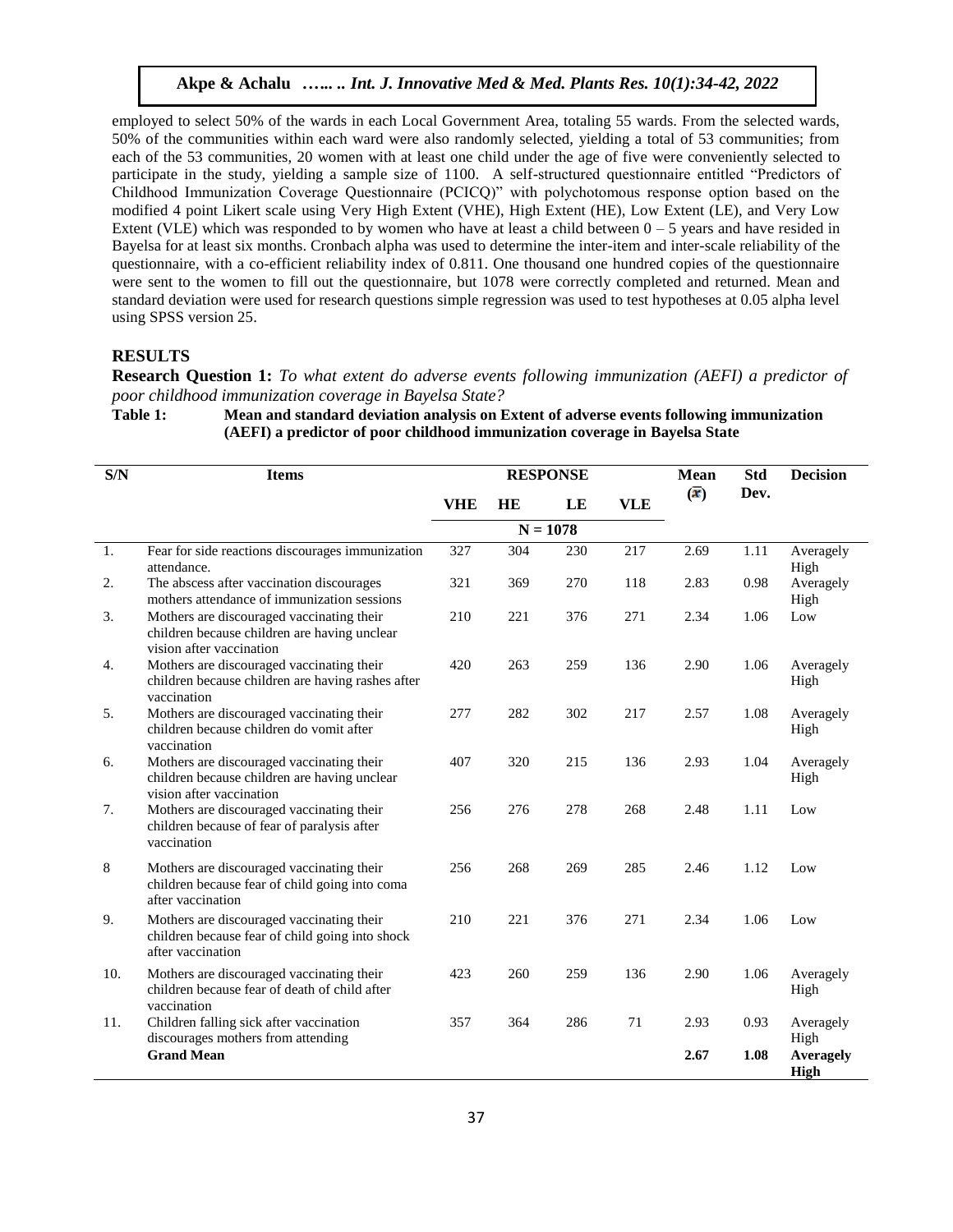Table 1 shows that most of the items have positive response rates, since their weighted mean are greater than the criterion mean of 2.50 except item 3, 7-9. This result implies that for item 1,2,4-6,8-11 with mean 2.69, 2.83, 2.90, 2.57, 2.93 and 2.90, respondents agreed that fear for side reactions discourages immunization attendance. The abscess after vaccination discourages mothers' attendance of immunization sessions; mothers are discouraged vaccinating their children because children are having rashes after vaccination. Also, mothers are discouraged vaccinating their children because children do vomit after vaccination and mothers are discouraged vaccinating their children because children are having unclear vision after vaccination. On the contrary, the following in item 3, 7-9 were not the reasons mothers do not vaccinate their children, as most of the respondents disagreed since their weighted mean are less than the criterion mean of 2.50. That is, mothers are discouraged vaccinating their children because children are having unclear vision after vaccination; mothers are discouraged vaccinating their children because of fear of paralysis after vaccination; mothers are discouraged vaccinating their children because fear of child going into coma after vaccination and mothers are discouraged vaccinating their children because fear of child going into shock after vaccination. Nevertheless, the grand mean 2.67 affirm that to an averagely high extent adverse events following immunization (AEFI) is a determinant of poor childhood immunization coverage in Bayelsa State.

|                                                |  |  |  |  | <b>Research Question 2:</b> To what extent is attitude of health workers a determinant of poor childhood |  |  |
|------------------------------------------------|--|--|--|--|----------------------------------------------------------------------------------------------------------|--|--|
| <i>immunization coverage in Bayelsa State?</i> |  |  |  |  |                                                                                                          |  |  |

| S/N | Items                                                                                                                        |            |     | <b>RESPONSE</b> | Mean       | Std       | Decision |                           |
|-----|------------------------------------------------------------------------------------------------------------------------------|------------|-----|-----------------|------------|-----------|----------|---------------------------|
|     |                                                                                                                              | <b>VHE</b> | HE  | LE              | <b>VLE</b> | $\bar{x}$ | Dev.     |                           |
|     |                                                                                                                              |            |     | $N = 1078$      |            |           |          |                           |
| 1.  | Mothers are discouraged from attending<br>immunization sessions because health<br>workers are not keeping the facility ready | 368        | 375 | 217             | 118        | 2.92      | 0.99     | Averagely<br>High         |
| 2.  | Mothers get discouraged because of the<br>delay in attending to them during<br>immunization session                          | 330        | 272 | 241             | 235        | 2.65      | 1.13     | Averagely<br>High         |
| 3.  | Mothers get discouraged because of the<br>manner in which health workers talk to them<br>during immunization sessions        | 309        | 324 | 229             | 216        | 2.67      | 1.09     | Averagely<br>High         |
| 4.  | Mothers get discouraged because health<br>workers come late to immunization sessions                                         | 375        | 368 | 220             | 115        | 2.93      | 0.99     | Averagely<br>High         |
| 5   | Mothers get discouraged because of health<br>workers are biased in attending to children<br>during immunization.             | 289        | 255 | 316             | 218        | 2.57      | 1.09     | Averagely<br>High         |
| 6   | Mothers get discouraged because health<br>workers do not attend to children during<br>immunization                           | 138        | 215 | 405             | 320        | 2.16      | 0.99     | Low                       |
|     | <b>Grand Mean</b>                                                                                                            |            |     |                 |            | 2.65      | 1.08     | <b>Averagel</b><br>v High |

| <b>Table 2:</b> | Mean and standard deviation analysis on Extent of attitude of health workers a determinant of poor |  |  |
|-----------------|----------------------------------------------------------------------------------------------------|--|--|
|                 | childhood immunization coverage in Bayelsa State                                                   |  |  |
|                 | ________                                                                                           |  |  |

Table 1 revealed that respondents agreed that they are discouraged from attending immunization sessions because health workers are not keeping the facility ready; others get discouraged because of the delay in attending to them during immunization session; mothers get discouraged because of the manner in which health workers talk to them during immunization sessions. Mothers get discouraged because health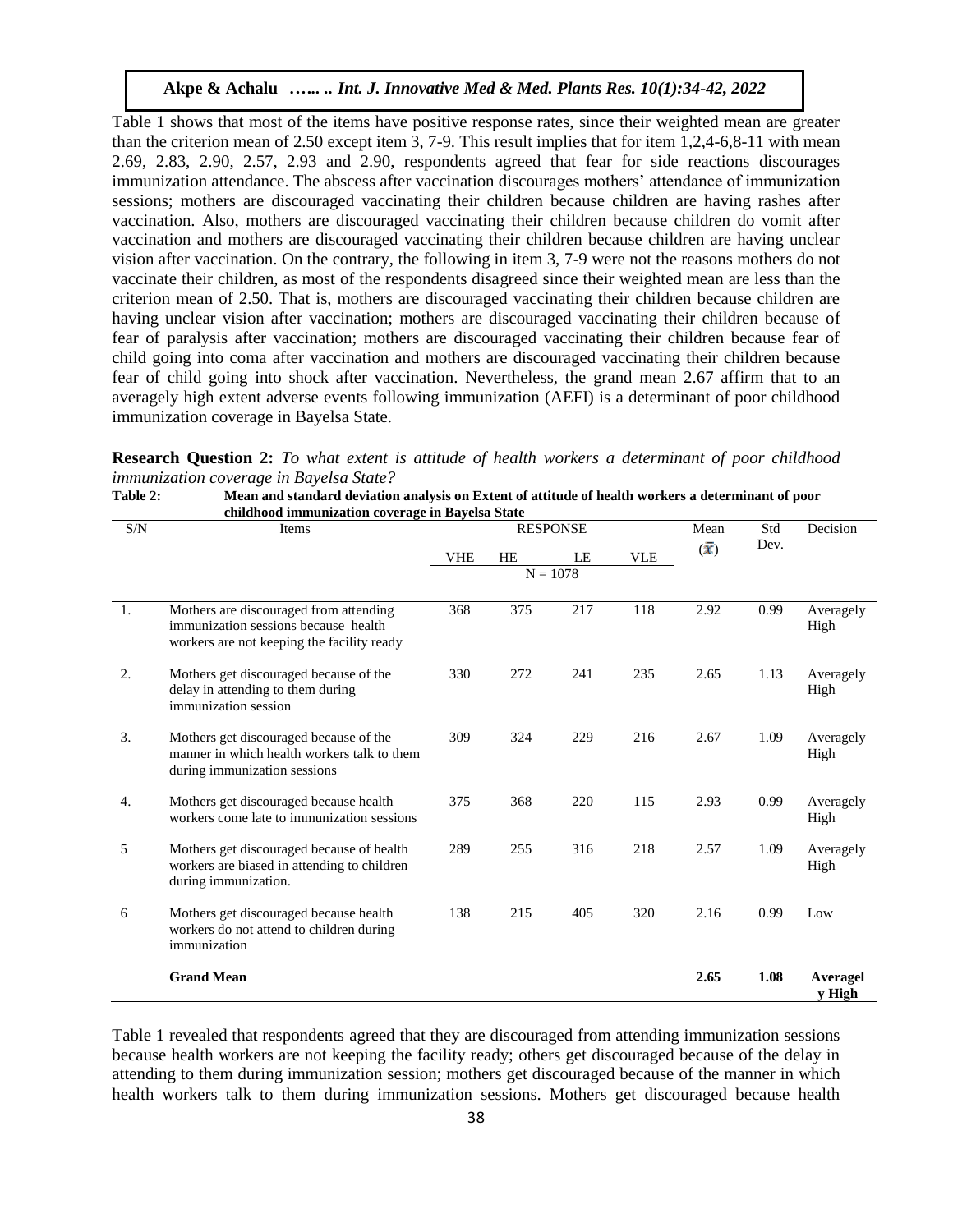workers come late to immunization sessions and mothers get discouraged because of health workers are biased in attending to children during immunization with mean scores of 2.92, 2.65, 2.67, 2.93 and 2.57. However, the grand mean 2.65 shows that to an averagely high extent, attitude of health workers a determinant of poor childhood immunization coverage in Bayelsa State.

**Research Question 3:** *To what extent is caregivers' occupation a determinant of poor childhood immunization coverage in Bayelsa state?*

**Table 3: Mean and standard deviation analysis on Extent of caregivers' occupation a determinant of poor childhood immunization coverage in Bayelsa state**

| S/N | Items                                                                            |     |           | <b>RESPONSE</b> | Mean | Std       | Decisio |                   |
|-----|----------------------------------------------------------------------------------|-----|-----------|-----------------|------|-----------|---------|-------------------|
|     |                                                                                  | VHE | <b>HE</b> | LE              | VLE  | $\bar{x}$ | Dev.    | n                 |
|     |                                                                                  |     |           | $N = 1078$      |      |           |         |                   |
| 1.  | Mothers' job does not permit attendance of<br>immunization                       | 347 | 307       | 216             | 208  | 2.74      | 1.11    | Averagely<br>High |
| 2.  | Mothers work and period of immunization<br>always clash                          | 328 | 284       | 231             | 235  | 2.65      | 1.13    | Averagely<br>High |
| 3.  | Immunization session closes before mother<br>most mothers return from their work | 308 | 319       | 216             | 235  | 2.65      | 1.11    | Averagely<br>High |
| 4.  | Mothers go to work early before<br>immunization commences                        | 215 | 248       | 349             | 266  | 2.38      | 1.06    | Low               |
| 5   | Mothers don't compromise work for child's<br>immunization                        | 237 | 276       | 318             | 247  | 2.47      | 1.07    | Low               |
| 6   | Most bosses do not spare time for mothers<br>to go for child immunization        | 178 | 197       | 398             | 305  | 2.23      | 1.04    | Low               |
| 7   | Mothers want to be present when their child<br>is being immunized                | 322 | 280       | 241             | 235  | 2.64      | 1.12    | Averagely<br>High |
|     | <b>Grand Mean</b>                                                                |     |           |                 |      | 2.54      | 1.10    | <b>High</b>       |

Table 3 indicated that the mean score of 2.74, 2.65 and 2.65 for item  $1 - 3$  agreed that mothers' job does permit attendance of immunization; mothers work and period of immunization always clash and immunization session closes before mother most mothers return from their work. While the respondents disagreed that mothers go to work early before immunization commences;

they don't compromise work for child's immunization and most bosses do not spare time for mothers to go for child immunization with mean scores less than the criterion mean of 2.50. Hence, the grand mean of 2.54 shows that to an averagely high extent caregivers' occupation a determinant of poor childhood immunization coverage in Bayelsa state.

**Hypothesis 1:** There is no significant relationship between Adverse Events Following Immunization and childhood immunization coverage in Bayelsa State.

# **Table 1: Simple regression summary of relationship between Adverse Events Following Immunization and childhood immunization coverage in Bayelsa State**

|                                                 |       | Coefficients <sup>a</sup>      |                              |         |      |
|-------------------------------------------------|-------|--------------------------------|------------------------------|---------|------|
| Model                                           |       | Unstandardized<br>Coefficients | Standardized<br>Coefficients |         | Sig. |
|                                                 | B     | Std. Error                     | Beta                         |         |      |
| (Constant)                                      | 1.693 | .016                           |                              | 108.510 | .000 |
| <b>ADVERSE EVENTS OF</b><br><b>IMMUNIZATION</b> | .436  | .005                           | .938                         | 88.979  | .000 |

a. Dependent Variable: CHILD IMMUNIZATION COVERAGE *Y= 1.693 + 0.436X*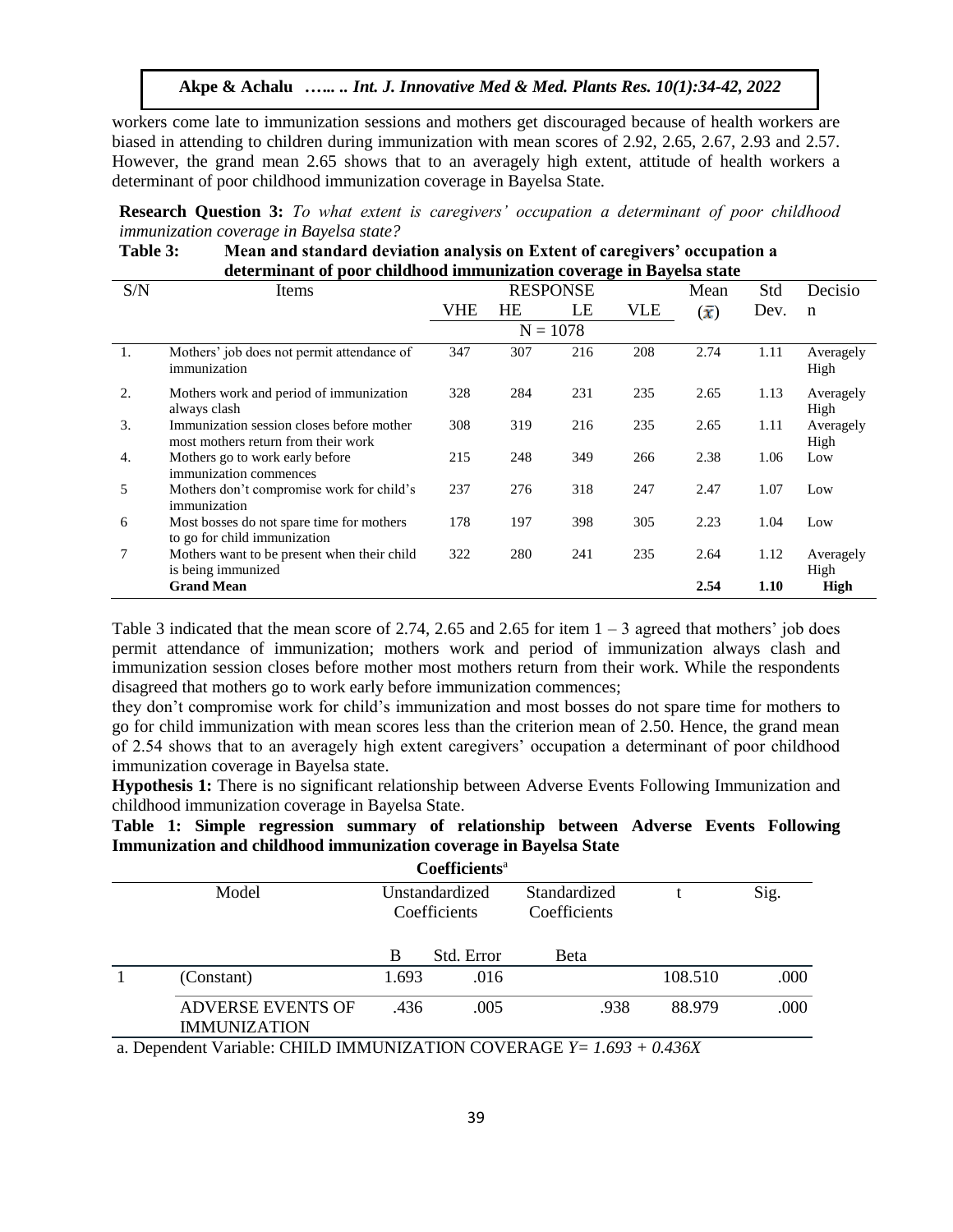Table 1 show that the standardized beta coefficient is 0.938 (it indicates the prediction of 93.8% of child immunization coverage). The regression equation on the table indicates that Adverse Events Following Immunization contributes up to 0.436 units to child immunization. The t-statistical value of 88.979 associated with simple regression is significant at 0.000 when subjected to the alpha level of significance of 0.05. This reveals that Adverse Events Following Immunization is a significant determinants of childhood immunization coverage in Bayelsa State.

**Hypothesis 2:** There is no significant relationship between health workers attitude and childhood immunization coverage in Bayelsa State.

**Table 2: Simple regression summary of relationship between health workers attitude and childhood immunization coverage in Bayelsa State**

|                 |       | <b>Coefficients</b>                          |                                            |       |      |
|-----------------|-------|----------------------------------------------|--------------------------------------------|-------|------|
| <b>Model</b>    |       | <b>Unstandardized</b><br><b>Coefficients</b> | <b>Standardized</b><br><b>Coefficients</b> |       | Sig. |
|                 | B     | Std.<br><b>Error</b>                         | <b>Beta</b>                                |       |      |
| (Constant)      | 1.404 | .204                                         |                                            | 6.899 | .000 |
| <b>ATTITUDE</b> | .532  | .065                                         | .243                                       | 8.215 | .000 |

a. Dependent Variable: CHILD IMMUNIZATION COVERAGE *Y= 1.404 + 0.532*

Table 2 show that the standardized beta coefficient is 0.243 (it indicates the prediction of 24.3% of child immunization coverage). The regression equation on the table indicates that health workers attitudecontributes up to 0.532 units to child immunization. The t-statistical value of 8.215 associated with simple regression is significant at 0.000 when subjected to the alpha level of significance of 0.05. This reveals that health workers attitude is a significant determinants of childhood immunization coverage in Bayelsa State.

**Hypothesis 3:** There is no significant relationship between caregivers' occupation and childhood immunization coverage in Bayelsa State.

**Table 3: Simple regression summary of relationship between caregivers' occupation and childhood immunization coverage in Bayelsa State**

|                        |       | <b>Coefficients<sup>a</sup></b>              |                                            |        |      |
|------------------------|-------|----------------------------------------------|--------------------------------------------|--------|------|
| <b>Model</b>           |       | <b>Unstandardized</b><br><b>Coefficients</b> | <b>Standardized</b><br><b>Coefficients</b> | Т      | Sig. |
|                        |       | Std.                                         |                                            |        |      |
|                        | В     | Error                                        | <b>Beta</b>                                |        |      |
| (Constant)             | 1.876 | .019                                         |                                            | 98.399 | .000 |
| <b>CAREGIVERSOCCUP</b> | .377  | .006                                         | .888                                       | 63.268 | .000 |

a. Dependent Variable: CHILD IMMUNIZATION COVERAGE *Y= 1.876 + 0.377*

Table 3 show that the standardized beta coefficient is 0.888 (it indicates the prediction of 88.8% of child immunization coverage). The regression equation on the table indicates that health workers attitudecontributes up to 0.377 units to child immunization. The t-statistical value of 63.268 associated with simple regression is significant at 0.000 when subjected to the alpha level of significance of 0.05. This reveals that caregivers' occupation is a significant determinants of childhood immunization coverage in Bayelsa State.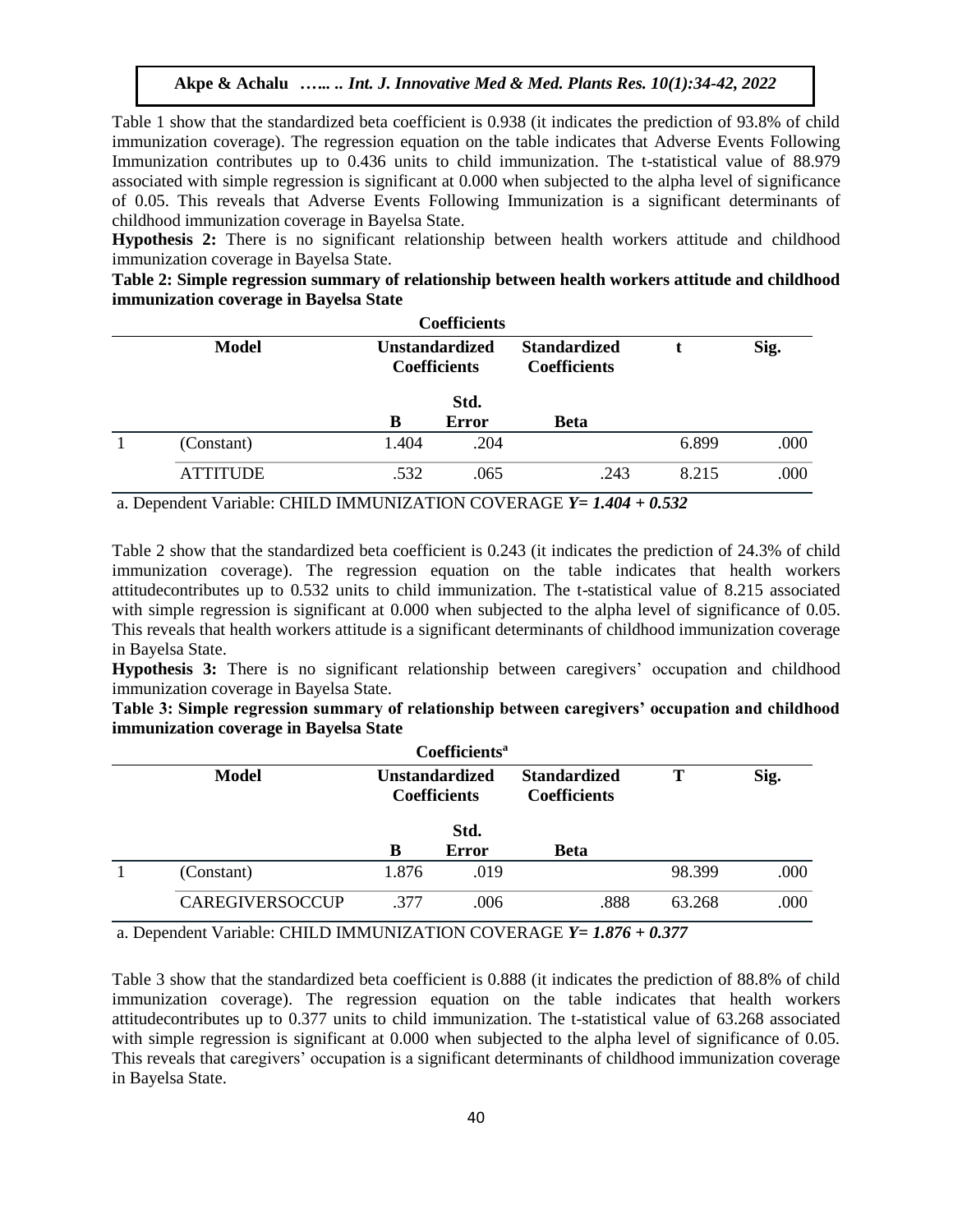# **DISCUSSION OF FINDINGS**

The research question which sought to determine the extent of AEFI as a determinant of poor childhood immunization coverage in Bayelsa state revealed that AEFI is to an averagely high extent a determinant of poor childhood immunization in Bayelsa state; Fear of side effects discourages mothers to attend immunization, reaction to vaccines, fear of paralysis after vaccination and child falling sick discourage mothers from attending immunization sessions. This findings is similar to Akwatahibe (2019) which states that adverse events following immunization is a very significant cause of vaccines resistance. Also supporting Tagbo et al (2013) where mothers believed that immunization is harmful and would not want to immunize their children after experiencing AEFI. The finding also corroborates Utazi et al (2019) which say immunization coverage was poor due to vaccine refusal but contrary to Tagbo et al (2013) which says despite the adverse events following immunization, most mothers still want their children immunized. This finding is an agreement with Malande et al (2019) which says health workers not properly handling AEFI cases contributed to the poor immunization attendance. This finding supports Abubakar (2013) which said AEFI was a very significant cause of vaccine resistance which led to boycotts of immunization attendance.

The research question which sought to determine the extent of health workers attitude as a determinant of poor childhood immunization in Bayelsa state revealed that health workers' attitude to an averagely high extent is a determinant of poor childhood immunization. Mothers were discouraged from attending immunization sessions due to health workers not keeping the facility ready, mothers get discouraged for keeping them waiting and not attending to them, he manner at which health workers talk to them discourages them, health workers coming late to attend to caregivers discourages them, mothers get discouraged because health workers are biased during immunization sessions . This finding is contrary to Montasser et al (2014) where caregivers had good relationship with health care providers. The study is in disagreement with Malande et al (2019) which says that health workers are committed, have good communication with mothers and willing to carry out immunization programs.

The research question which sought to determine the extent of care givers' occupation as a determinant of poor childhood immunization coverage in Bayelsa state revealed that to an averagely high extent care givers' occupation is a determinant of poor childhood immunization coverage in Bayelsa state where mothers' jobs do not permit them to attend immunization sessions, mothers work and period of immunization always clash, immunization session closes before mothers return from work and most mothers want to be present while their children are being immunized but their jobs do not permit. The finding is in support of Awoh and Plugge (2016) that says migrants are less likely to have complete immunization. The occupation of mothers make them to move from one place to another in search of greener pastures making them to miss immunization sessions.

# **CONCLUSION**

Conclusively, childhood immunization coverage is seen to be low in Bayelsa State considering the selected determinants in this study. Adverse events following immunization, attitude of health workers and care givers occupation significantly contributing to poor childhood immunization coverage.

# **RECOMMENDATIONS**

Based on the findings the following recommendations were made:

1. There is need to train and retrain health workers on how to manage adverse events and further train mothers to have mild reaction the absence of health workers.

2. Training and retraining of health workers is required for proficiency in the delivery of immunization and other health care services. Developing skills of health workers and immunization service providers in the area of behaviour change communication to enable them acquire more skills and competence in making community members adopt practices that are beneficial to them especially to their health.